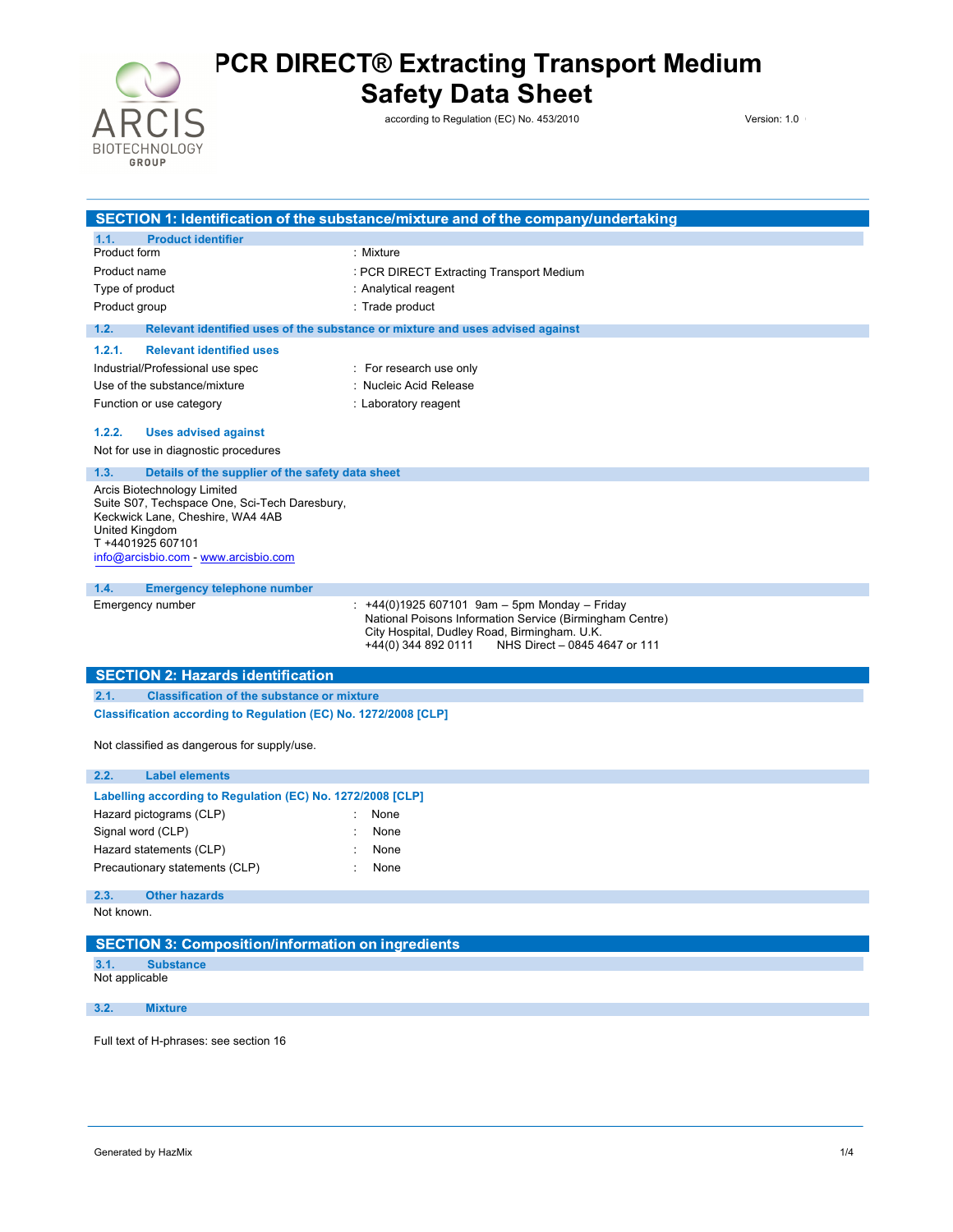#### Safety Data Sheet

according to Regulation (EC) No. 453/2010

| <b>SECTION 4: First aid measures</b>                                                                                                                                   |                                                                                                                    |  |
|------------------------------------------------------------------------------------------------------------------------------------------------------------------------|--------------------------------------------------------------------------------------------------------------------|--|
| <b>Description of first aid measures</b><br>4.1.                                                                                                                       |                                                                                                                    |  |
| First-aid measures after inhalation                                                                                                                                    | If breathing is difficult, remove person to fresh air and keep at rest in a position comfortable for<br>breathing. |  |
| First-aid measures after skin contact                                                                                                                                  | : Rinse skin with water.                                                                                           |  |
| First-aid measures after eye contact                                                                                                                                   | : If in eyes, rinse cautiously with water for at least 15 minutes.                                                 |  |
| First-aid measures after ingestion                                                                                                                                     | : Wash out mouth with water.                                                                                       |  |
| 4.2.<br>Most important symptoms and effects, both acute and delayed                                                                                                    |                                                                                                                    |  |
| Symptoms/injuries                                                                                                                                                      | : None anticipated. Treat symptomatically.                                                                         |  |
| 4.3.                                                                                                                                                                   | Indication of any immediate medical attention and special treatment needed                                         |  |
| Unlikely to be required but if necessary treat symptomatically.                                                                                                        |                                                                                                                    |  |
| <b>SECTION 5: Firefighting measures</b>                                                                                                                                |                                                                                                                    |  |
| <b>Extinguishing media</b><br>5.1.<br>Suitable extinguishing media                                                                                                     |                                                                                                                    |  |
| Unsuitable extinguishing media                                                                                                                                         | : As appropriate for surrounding fire.<br>: None.                                                                  |  |
|                                                                                                                                                                        |                                                                                                                    |  |
| 5.2.<br>Special hazards arising from the substance or mixture<br>None anticipated. Heating may cause decomposition.                                                    |                                                                                                                    |  |
| 5.3.<br><b>Advice for firefighters</b>                                                                                                                                 |                                                                                                                    |  |
| None.                                                                                                                                                                  |                                                                                                                    |  |
| <b>SECTION 6: Accidental release measures</b>                                                                                                                          |                                                                                                                    |  |
| Personal precautions, protective equipment and emergency procedures<br>6.1.<br>Provide adequate ventilation. Wear suitable gloves if prolonged skin contact is likely. |                                                                                                                    |  |
| 6.2.<br><b>Environmental precautions</b>                                                                                                                               |                                                                                                                    |  |
| Do not release large quantities into the surface water or into drains.                                                                                                 |                                                                                                                    |  |
| 6.3.<br>Methods and material for containment and cleaning up                                                                                                           |                                                                                                                    |  |
| Sweep up spilled substance and remove to safe place.                                                                                                                   |                                                                                                                    |  |
| 6.4.<br><b>Reference to other sections</b>                                                                                                                             |                                                                                                                    |  |
| For further information refer to sections 8 and 13.                                                                                                                    |                                                                                                                    |  |
| <b>SECTION 7: Handling and storage</b>                                                                                                                                 |                                                                                                                    |  |
| <b>Precautions for safe handling</b><br>7.1.                                                                                                                           |                                                                                                                    |  |
| Precautions for safe handling                                                                                                                                          | : Do not eat, drink or smoke when using this product.                                                              |  |
| 7.2.<br>Conditions for safe storage, including any incompatibilities                                                                                                   |                                                                                                                    |  |
| Storage conditions                                                                                                                                                     | : Store in ambient temperature. Stable under normal conditions.                                                    |  |
| Incompatible products                                                                                                                                                  | None known.                                                                                                        |  |
| Incompatible materials                                                                                                                                                 | None known.                                                                                                        |  |
| 7.3.<br>Specific end use(s)<br>Laboratory reagent.                                                                                                                     |                                                                                                                    |  |
| <b>SECTION 8: Exposure controls/personal protection</b>                                                                                                                |                                                                                                                    |  |
|                                                                                                                                                                        |                                                                                                                    |  |
| <b>Control parameters</b><br>8.1.<br>No exposure limit value known                                                                                                     |                                                                                                                    |  |
| 8.2.<br><b>Exposure controls</b>                                                                                                                                       |                                                                                                                    |  |
| Appropriate engineering controls                                                                                                                                       | : Ensure good ventilation of the work station.                                                                     |  |
| Materials for protective clothing                                                                                                                                      | : Wear suitable working clothes                                                                                    |  |
| Hand protection                                                                                                                                                        | : Not normally required                                                                                            |  |
| Eye protection                                                                                                                                                         | Not normally required                                                                                              |  |
| Skin and body protection                                                                                                                                               | : Wear suitable working clothes, normally no skin protection is necessary.                                         |  |
| Respiratory protection                                                                                                                                                 | : Normally no personal respiratory protection is necessary                                                         |  |
| Environmental exposure controls                                                                                                                                        | : Do not release large quantities into the surface water or into drains.                                           |  |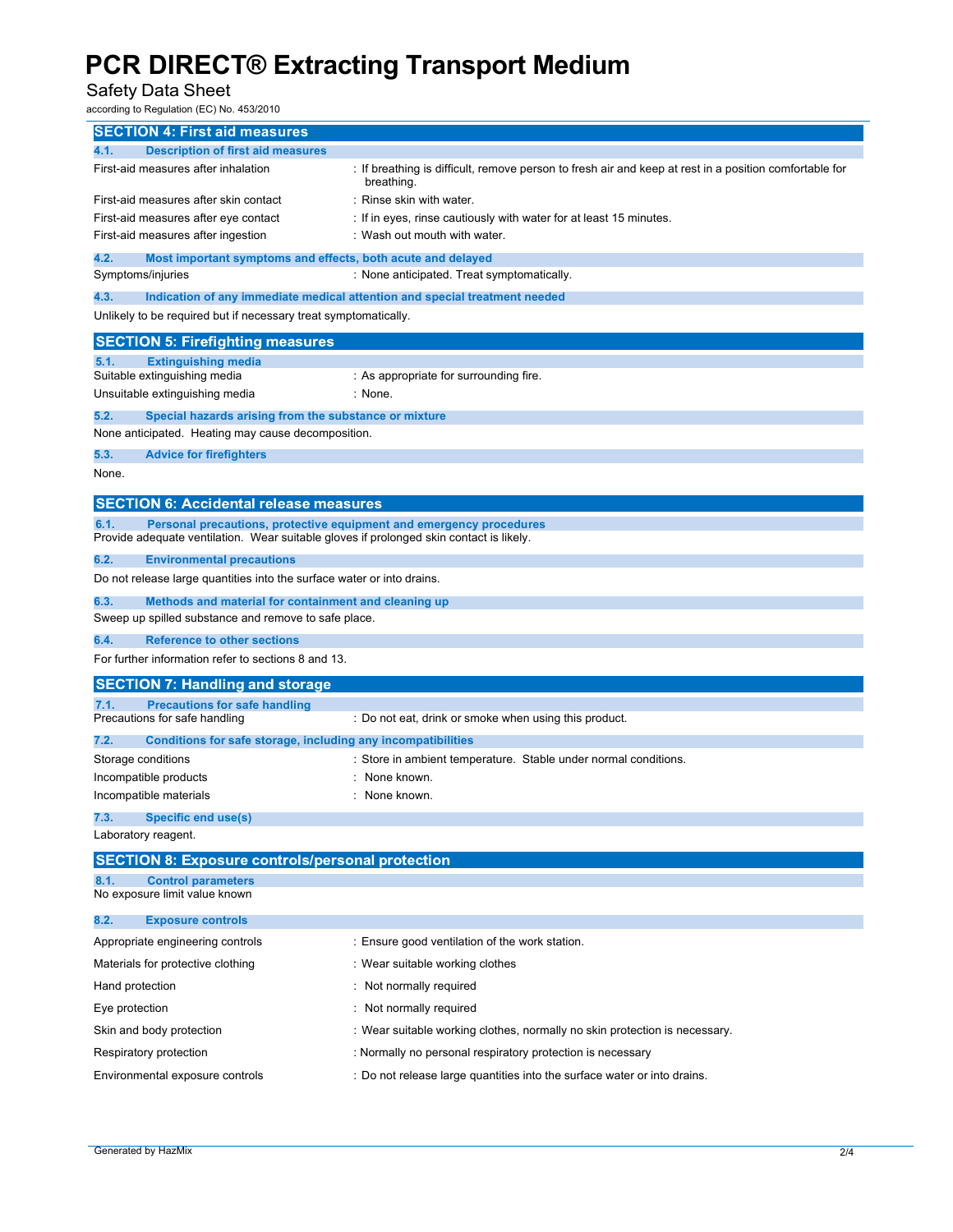Safety Data Sheet

according to Regulation (EC) No. 453/2010

| according to Regulation (EC) No. 453/2010                                                     |                                                                                     |
|-----------------------------------------------------------------------------------------------|-------------------------------------------------------------------------------------|
| <b>SECTION 9: Physical and chemical properties</b>                                            |                                                                                     |
| 9.1.<br>Information on basic physical and chemical properties                                 |                                                                                     |
| Physical state                                                                                | Liquid<br>Colourless                                                                |
| Colour<br>Odour                                                                               | Characteristic                                                                      |
| Odour threshold                                                                               | No data available                                                                   |
|                                                                                               | $6.0 - 7.0$                                                                         |
| pH                                                                                            | No data available                                                                   |
| Relative evaporation rate (butylacetate=1)                                                    | 0 °C<br>$\ddot{\phantom{a}}$                                                        |
| Melting point                                                                                 | No data available                                                                   |
| Freezing point<br>Boiling point                                                               | >100 °C                                                                             |
| Flash point                                                                                   | No data available                                                                   |
| Auto-ignition temperature                                                                     | No data available                                                                   |
| Decomposition temperature                                                                     | No data available                                                                   |
| Flammability (solid, gas)                                                                     | Not applicable                                                                      |
| Vapour pressure                                                                               | No data available                                                                   |
| Relative vapour density at 20 °C                                                              | No data available                                                                   |
| Relative density                                                                              | 1 g/cm <sup>3</sup>                                                                 |
| Solubility                                                                                    | Soluble in water.                                                                   |
| Log Pow                                                                                       | No data available                                                                   |
| Viscosity, kinematic                                                                          | No data available                                                                   |
| Viscosity, dynamic                                                                            | No data available                                                                   |
| Explosive properties                                                                          | Not applicable.                                                                     |
| Oxidising properties                                                                          | Not classified.                                                                     |
| <b>Explosive limits</b>                                                                       | No data available                                                                   |
| <b>Other information</b>                                                                      |                                                                                     |
| 9.2.<br>No additional information available                                                   |                                                                                     |
|                                                                                               |                                                                                     |
| <b>SECTION 10: Stability and reactivity</b>                                                   |                                                                                     |
| 10.1.<br><b>Reactivity</b>                                                                    |                                                                                     |
| None anticipated.                                                                             |                                                                                     |
| 10.2.<br><b>Chemical stability</b>                                                            |                                                                                     |
| Stable under normal conditions.                                                               |                                                                                     |
| 10.3.<br><b>Possibility of hazardous reactions</b>                                            |                                                                                     |
| No hazardous reactions known if used for its intended purpose.                                |                                                                                     |
| <b>Conditions to avoid</b><br>10.4.                                                           |                                                                                     |
| None anticipated.                                                                             |                                                                                     |
| 10.5.<br><b>Incompatible materials</b>                                                        |                                                                                     |
| None known.                                                                                   |                                                                                     |
| 10.6.<br><b>Hazardous decomposition products</b>                                              |                                                                                     |
| None known.                                                                                   |                                                                                     |
|                                                                                               |                                                                                     |
| <b>SECTION 11: Toxicological information</b><br>Information on toxicological effects<br>11.1. |                                                                                     |
| Acute toxicity                                                                                | : Not classified (Based on available data, the classification criteria are not met) |
|                                                                                               |                                                                                     |
| Reproductive toxicity                                                                         | : Not classified                                                                    |
| Specific target organ toxicity (single<br>exposure)                                           | : Not classified                                                                    |

: Not classified

exposure)

Specific target organ toxicity (repeated